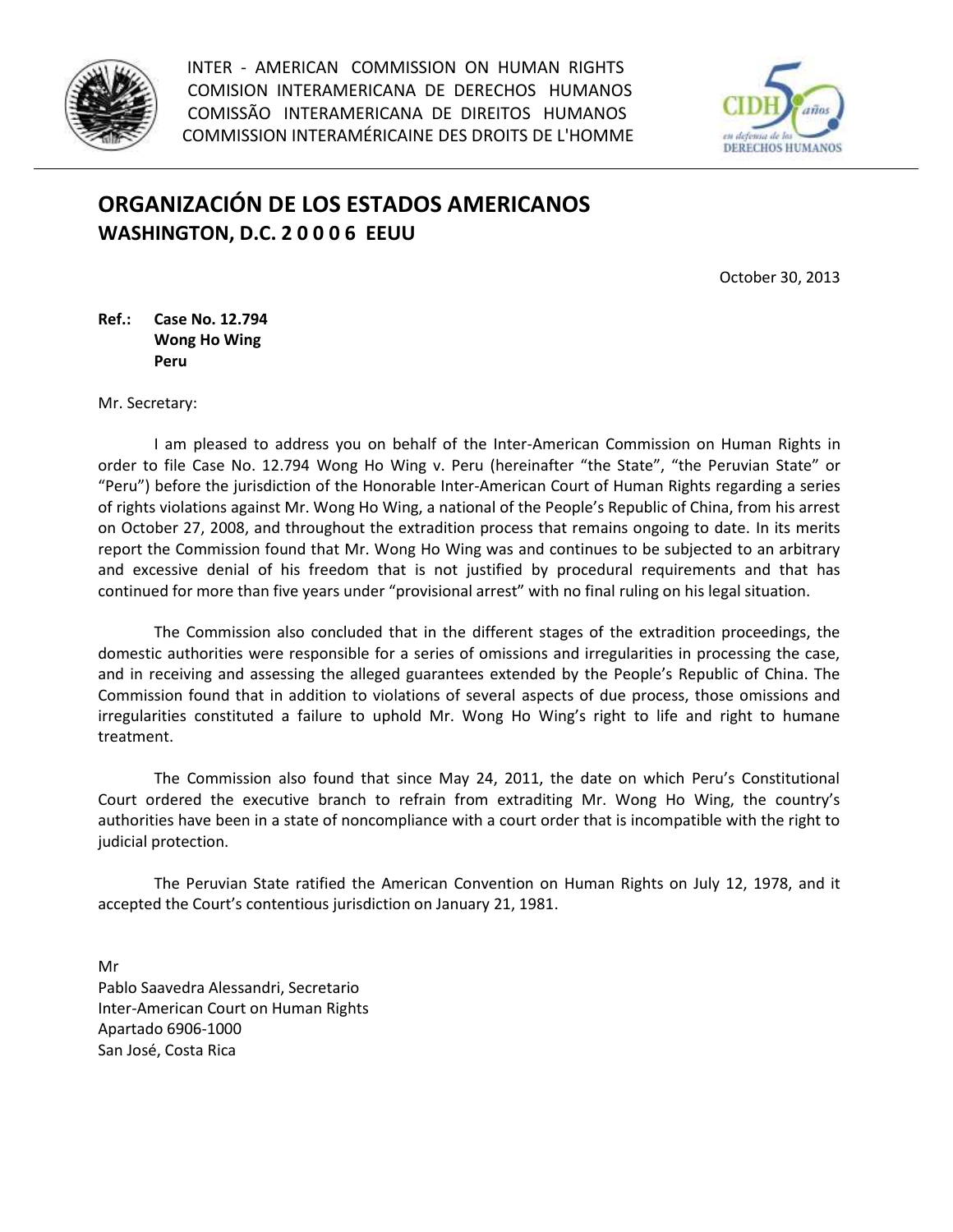The Commission has designated Commissioner José Orozco Henríquez and Emilio Álvarez Icaza L., Executive Secretary, as its delegate. Likewise, Elizabeth Abi-Mershed, Deputy Executive Secretary, Silvia Serrano Guzmán, attorney of the Executive Secretariat of the IACHR, have been designated to serve as legal advisors.

In accordance with Article 35 of the Rules of Procedure of the Inter-American Court, the Commission is enclosing a copy of Merits Report No. 78/13, prepared in compliance with Article 50 of the American Convention, as well as a copy of the entire file before the Inter-American Commission (Appendix I.) and the attachments used to prepare the Report on the Merits (Attachment). The Commission adopted its Report on the Merits No. 78/13 on July 18, 2012 and transmitted to the State on July 30, 2013, granting it two months to provide information on the measures adopted in compliance with the recommendations

The State of Peru submitted a document on September 30, 2013, indicating that it disagrees with the findings of the Merits Report. In this regard, the Commission is not provided with information about advances in the fulfillment of the recommendations. By contrast, the State of Peru reiterated that the extradition process continues without being resolved by the Executive. In its communication, the State did not refer to the effects of the judgments of the Constitutional Court ordered the Executive to refrain from extraditing Wong Ho Wing to the People's Republic of China

The Commission submits this case to the jurisdiction of the Court because of the need to obtain justice for the victims of this case. The Commission submits all the facts and violations of human rights described on the Merits Report 78/13

The Inter-American Commission concluded that the State of Peru was responsible for violating Mr. Wong Ho Wing's rights to personal liberty, life, humane treatment, a fair trial, and judicial protection, as set forth in Articles 7, 4, 5, 8, and 25 of the American Convention, in conjunction with the obligations set out in Article 1.1 thereof.

In consideration of those conclusions, the Commission recommended that the State:

1. Order the measures necessary to ensure that the extradition process is brought to a conclusion as soon as possible, in accordance with the procedures set forth in the Peruvian Code of Criminal Procedure, denying the extradition in strict compliance with the Constitutional Court's ruling of May 24, 2011. In furtherance of this recommendation the State must ensure that none of its authorities put into practice mechanisms that would obstruct or delay enforcement of that ruling

2. Order an *ex officio* review of Mr. Wong Ho Wing's provisional arrest. In that review the State must take into consideration his legal situation upon the conclusion of the extradition process, effected in accordance with the terms of the recommendation made above. In particular, any court decision pertaining to the personal liberty of Mr. Wong Ho Wing must be made in strict compliance with the principles of exceptionality, necessity, and proportionality in the terms described in this report.

3. Make full reparations to Mr. Wong Ho Wing for the violations established in this merits report.

4. Within a reasonable period, order measures of non-repetition to ensure that in extradition processes, the procedures established in the Code of Criminal Procedure are followed to the letter and that the necessary safeguards are in place to ensure that any diplomatic or other assurances offered by the requesting State are procured and weighed in accordance with the standards set out in the present report on the merits.